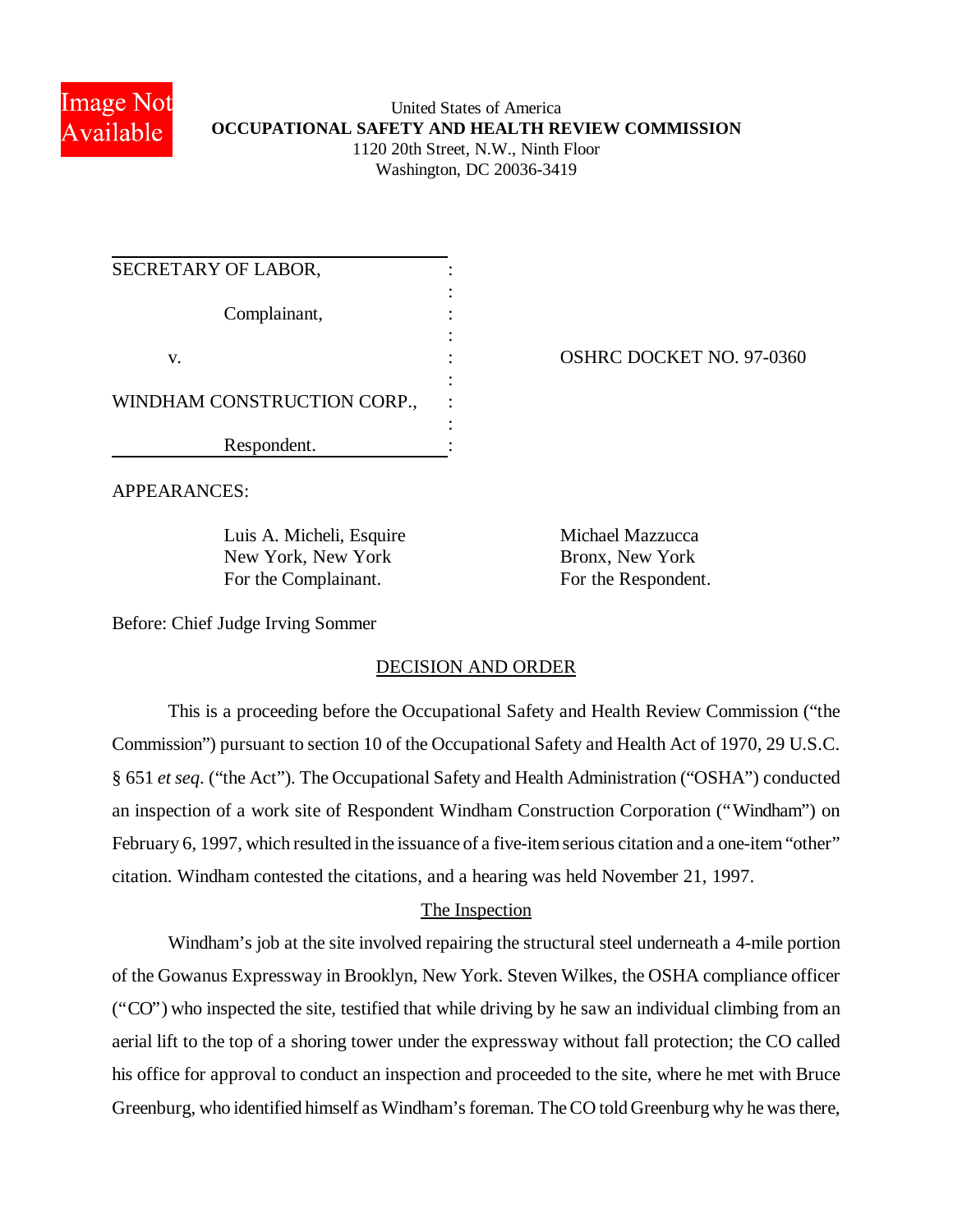and as they were talking, Wilkes saw the same individual going back up in the lift; he was not tied off and did not have on a safety belt, and after climbing up on the top railing of the lift basket he put one foot on top of the shoring tower and the other foot on the flange of a beam, bent over and then proceeded to work in that position.<sup>1</sup> The CO learned that the employee was Danny Mazzucca, that there was another worker in the same area named Derrick Greenburg, who also had no fall protection, and that both were engaged in drilling holes in beams; the CO also learned that the tower was about 24 feet high, that Bruce Greenburg had not inspected the site to ensure the availability of fall protection equipment or instructed the employees in the hazards at the site, and that he was unaware of a company safety program. CO Wilkes asked Greenburg to provide the employees with safety belts or harnesses, but when Greenburg looked in the truck at the site there were none. The CO held a closing conference with Greenburg that day and a telephone closing conference the next day with Paul Mazzucca, the project manager.<sup>2</sup> Based on the inspection, Windham was cited for serious violations of 29 C.F.R. §§ 1926.20(b)(2), 1926.21(b)(2), 1926.501(b)(1), 1926.556(b)(2)(iv) and 1926.556(b)(2)(v), and for an "other" violation of 29 C.F.R. § 1904.7. (Tr. 30-71).

### Serious Citation 1 - Item 1

This item alleges a violation of 29 C.F.R. 1926.20(b)(2), which requires employers to have accident prevention programs that "provide for frequent and regular inspections of the job sites, materials, and equipment to be made by competent persons designated by the employers." The CO's testimony, as noted above, was that Bruce Greenburg told him that he had not inspected the site for fall protection equipment; the CO also testified that neither of the two employees working on the beams was wearing a safety belt and that when he asked that they be given safety belts or harnesses Greenburg could not find any in the truck at the site. (Tr. 33-36; 40; 47). Greenburg denied these events. He testified that he inspected the site daily, that there were safety belts and harnesses in the truck, and that he showed them to the CO; he further testified he told the CO that employees were issued either safety belts or harnesses and wore them and that while he watched the employees when

<sup>&</sup>lt;sup>1</sup>Wilkes videoed this scene, and C-1-3 are stills from his video. (Tr. 36-39).

 $^{2}$ Paul Mazzucca worked out of a field office that Windham had set up about 1.5 miles from the site. (Tr. 51).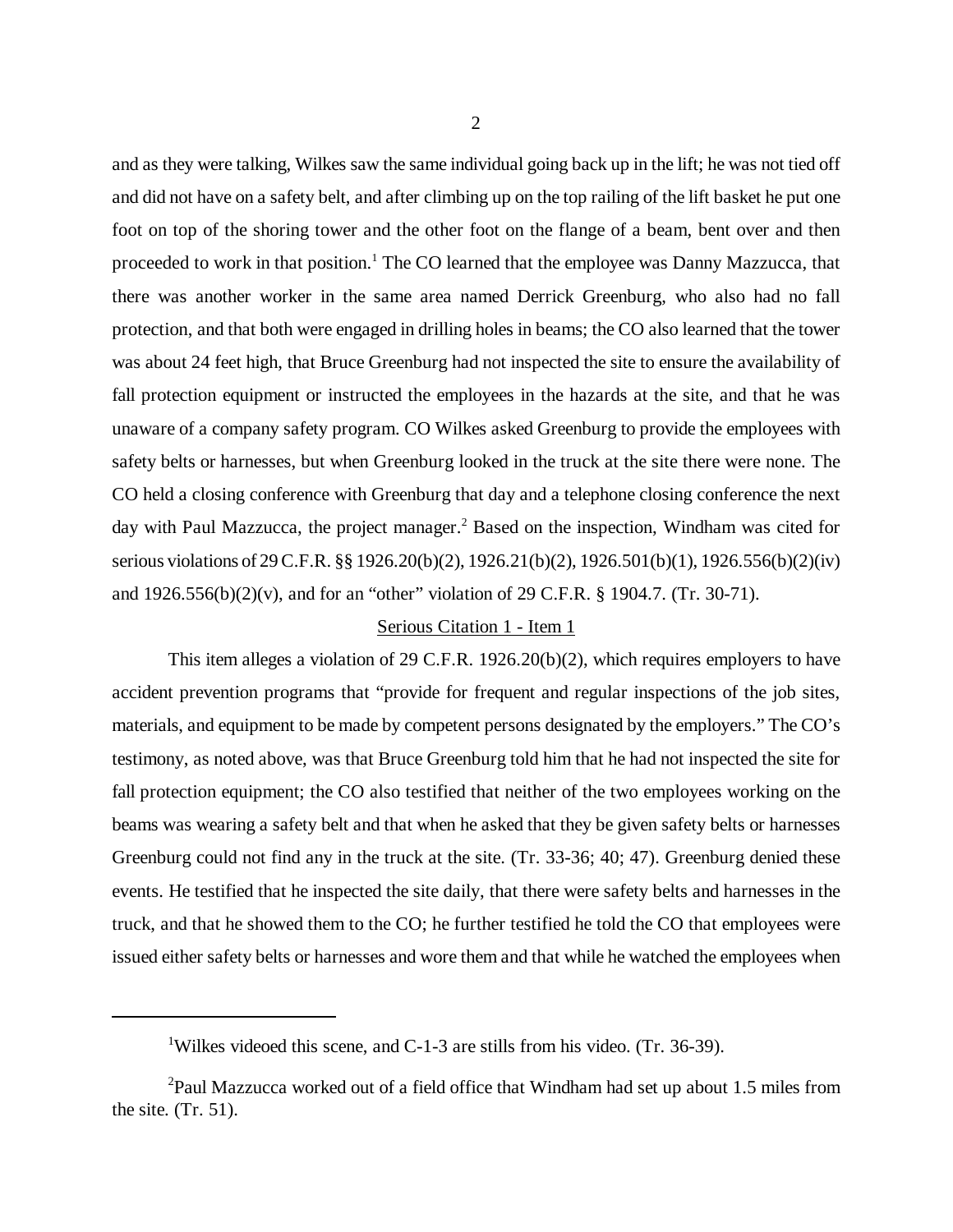he was in their vicinity he could not watch them every minute. Greenburg said that the employees the CO saw were wearing safety belts but were not tied off as there was nothing above them to which they could tie off, and that he had tried to explain this to the CO. (Tr. 10-14; 142-47).

I observed the respective demeanors of CO Wilkes and Bruce Greenburg as they testified and found the testimony of Wilkes to be clear, convincing and credible. The testimony of Greenburg, on the other hand, in addition to often being directly contrary to the testimony of Wilkes, was evasive and/or equivocal on many of the points relevant to the citation items in this case. (Tr. 10-19; 136-37; 142-47). It is my conclusion that the testimony of CO Wilkes is the more reliable account of what transpired at the site, and his testimony is therefore credited over that of Greenburg. Based on the CO's testimony, I find that Windham did not conduct inspections as required and that it violated the cited standard.<sup>3</sup> This item is consequently affirmed as a serious violation. The company's contention that the use of fall protection was infeasible under the circumstances is addressed in item 3, *infra*, and the penalty assessment discussion for all of the serious items is set out following item 5.

### Serious Citation 1 - Item 2

Item 2 alleges a violation of 29 C.F.R. 1926.21(b)(2), which requires the employer to "instruct each employee in the recognition and avoidance of unsafe conditions and the regulations applicable to his work environment to control or eliminate any hazards or other exposure to illness or injury." The CO testified that Bruce Greenburg told him that he had not instructed the employees in the hazards of working at the heights presented by the work at the site, including the need for fall protection when working in aerial lifts, and that he was unaware of a company safety program. (Tr. 41; 47). Greenburg denied making these statements, and testified that he had instructed the employees in fall protection and that he had tried to explain to the CO that the workers could not tie off in the circumstances at the site that day. Greenburg also testified that the company safety program consisted of tool box safety meetings, as well as the showing of safety videos from time to time, and that he told the CO he held tool box meetings at the site. (Tr. 11-17; 24-26; 136-38; 143).

In addition to Greenburg's testimony, Windham presented R-2, its safety program, R-3, signed statements of various employees that they had been issued and instructed to use fall protection

 $3$ In light of this finding, Windham's contention that Paul Mazzucca conducted the necessary inspections need not be addressed.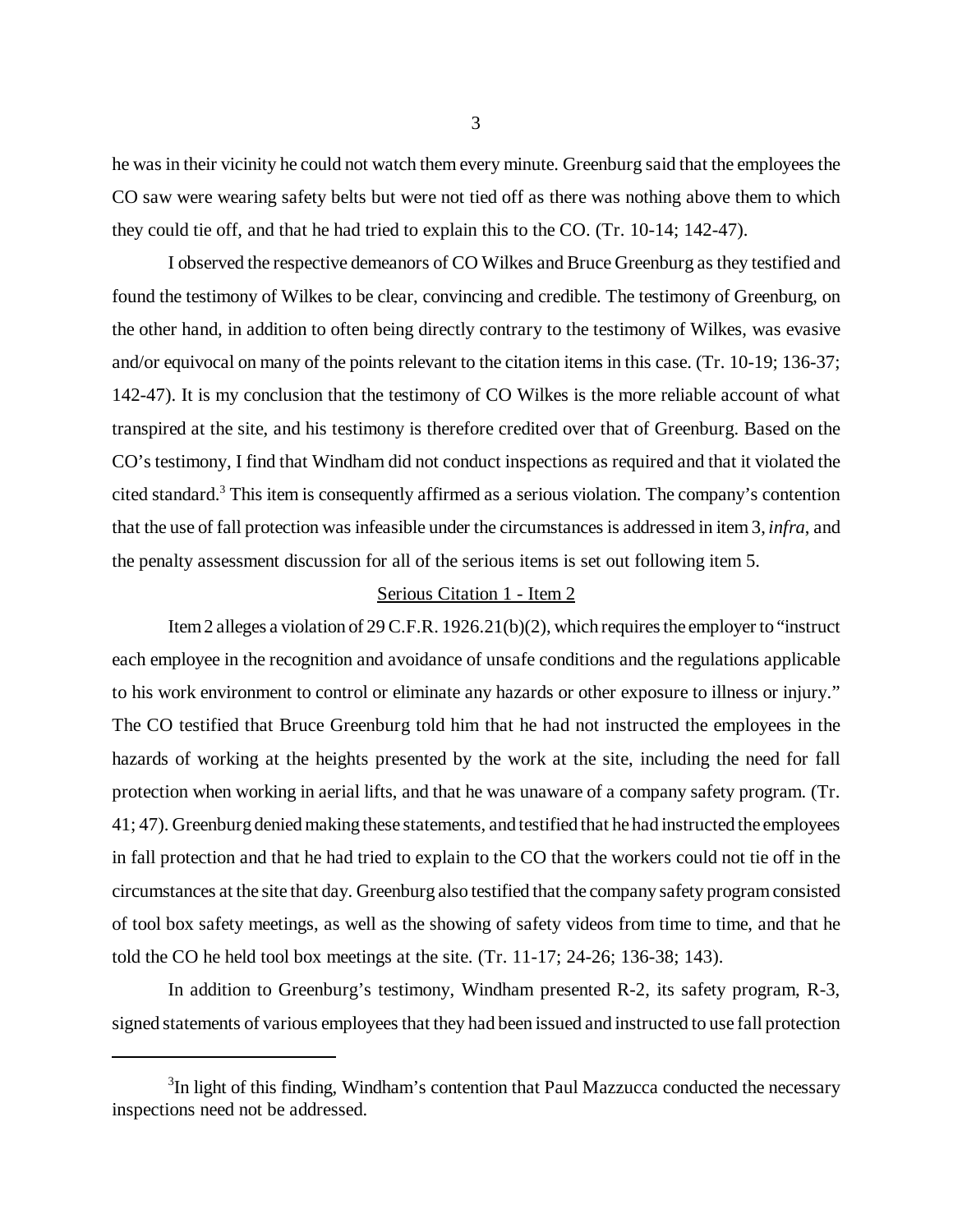equipment, and R-4, records of safety meetings held from October 16, 1996, to February 12, 1997, showing the topics addressed and the signatures of attendees; Ray Mathison and Paul Mazzucca, the field supervisor and the project manager of Windham for the subject job, respectively, testified in support of R-2-4.<sup>4</sup> (Tr. 72-82; 85; 88-92; 100-08; 120-27). Notwithstanding this evidence, I find that the company was in violation of the cited standard. First, the CO's testimony is credited over that of Greenburg for the reasons given in item 1. Second, nothing in Greenburg's testimony suggests that he was aware of R-2, and none of the statements in R-3 is dated. Third, despite R-4 and the testimony of Greenburg, Mathison and Mazzucca, which indicate that tool box safety meetings were held at the site and that safety meetings were also held in the field office, the evidence set out in items 1, 3, 4 and 5, as well as my disposition of those items, convinces me that employees were not instructed in the use of fall protection to eliminate the hazards of working at the heights presented at the site. Item 2 is accordingly affirmed as a serious violation.

#### Serious Citation 1 - Item 3

This item alleges a violation of 29 C.F.R. 1926.501(b)(1). That standard states as follows:

Each employee on a walking/working surface (horizontal and vertical surface) with an unprotected side or edge which is 6 feet (1.8 m) or more above a lower level shall be protected from falling by the use of guardrail systems, safety net systems, or personal fall arrest systems.

The basis of this item was CO Wilkes' observation of Danny Mazzucca going up to the top of the shoring tower in the aerial lift, climbing up on the top railing of the lift basket, and then placing one foot on top of the shoring tower and the other foot on the flange of a beam, as shown in C-1-3. The CO testified that Bruce Greenburg told him that the tower was about 24 feet high, and the record as set out in item 1 establishes that neither of the employees drilling on the beams wore a safety belt and that there were no safety belts or harnesses at the site; the CO further testified that a fall from where the employees were working could have resulted in death. (Tr. 33-44). Bruce Greenburg denied the tower was 24 feet high, testifying it was about 16 feet high, and the CO, since he had been unable to measure the tower, did not dispute Greenburg's testimony in this respect. (Tr. 8; 13-15; 20- 22; 27-28; 57-58; 62). Regardless, the record demonstrates a violation of the standard, and Windham

<sup>&</sup>lt;sup>4</sup> According to R-4, the topics included fall protection and scaffold and aerial lift safety, and some of the meetings had video presentations.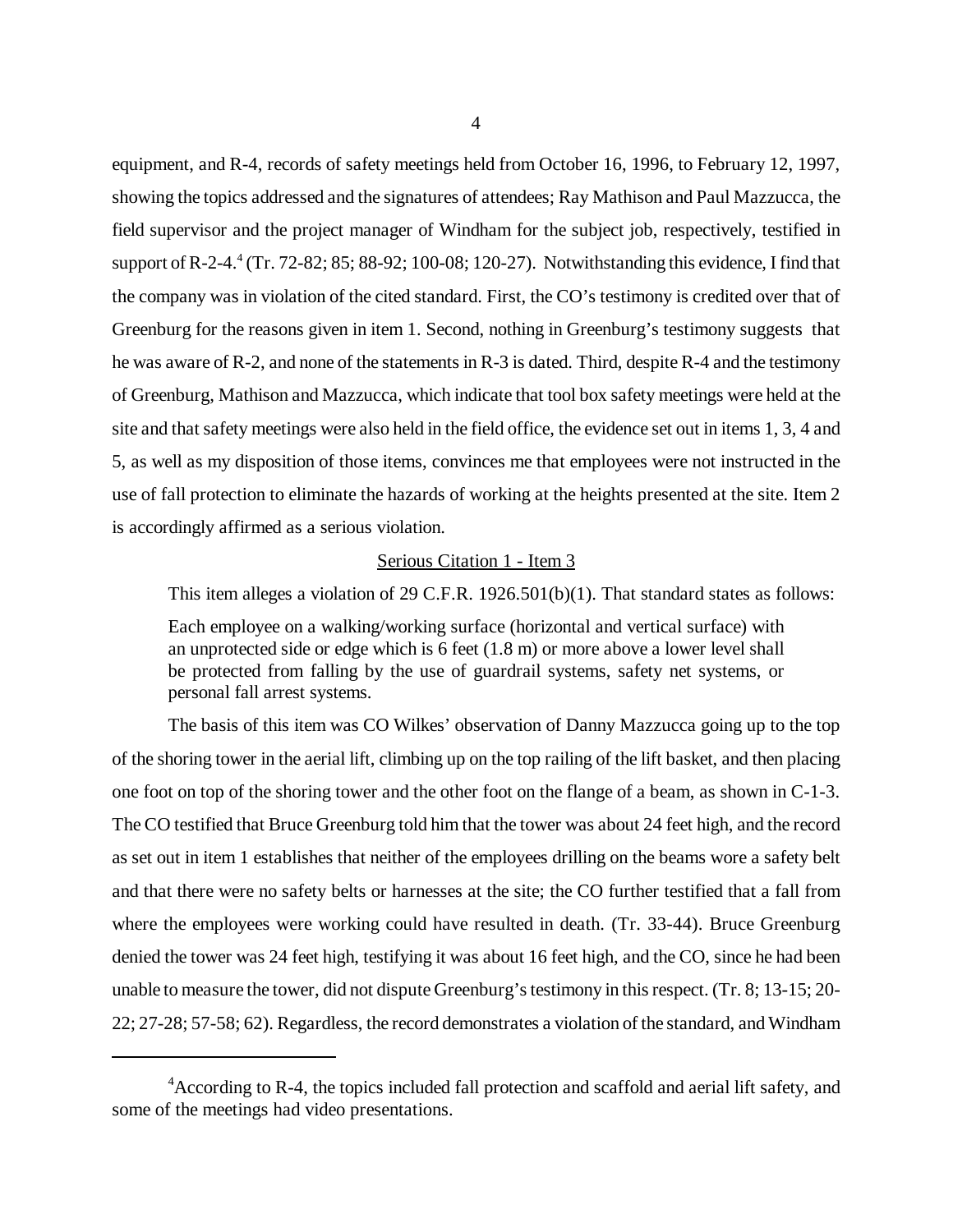does not dispute that the employees performing the drilling work had no fall protection; it contends, rather, that compliance with the standard was infeasible.

To prove the affirmative defense of infeasibility of compliance, an employer must show that compliance with the standard was impractical or unreasonable under the circumstances and either that an alternative protective measure was used or that there was no feasible alternative measure. *Seibel Modern Mfg. & Welding Corp.*, 15 BNA OSHC 1218, 1225-28 (No. 88-821, 1991). Bruce Greenburg and Paul Mazzucca testified that the employees could not tie off above where they were working due to the netting that had been put between the beams supporting the highway in order to catch any concrete that might fall from the old decking; they also testified that there was nothing else overhead to tie off to, and that tying off below, such as to the shoring tower, was not permitted. (Tr. 12-14; 21-27; 93-98; 116-17; 123; 139-40). However, C-3 plainly shows that the netting was pulled away from the concrete above the employee, and while Mazzucca initially indicated the concrete could not be drilled into at all he later said this related only to the new concrete, which was not put in until after Windham's work was finished. Further, Mazzucca noted that the CO had made several suggestions for tying off, one of which was to install cables. Mazzucca then said there was nowhere on the beams to do this, but Greenburg's testimony shows that the netting was attached to the upper part of the beams the employees were drilling on; his testimony also shows that the beams were being repaired rather than replaced, which, in my view, detracts from his opinion that the beams were "completely rotted and corroded." (Tr. 8; 14; 22-24; 92-98; 116-17; 123; 128). Finally, although 29 C.F.R. 1926.104 indicates that tying off should be done overhead and that falls with lanyards should not exceed 6 feet, I am not persuaded that these requirements could not have been met by means of an anchorage in either the concrete above the employees or the beams on which the employees were drilling, particularly in light of the bent-over position in which the employee in C-3 was working. Based on the record, I conclude that Windham has not met its burden of demonstrating infeasibility of compliance. This item is therefore affirmed as a serious violation.

#### Serious Citation 1 - Items 4 and 5

Item 4 alleges a violation of 29 C.F.R. 1926.556(b)(2)(iv), which states that "[e]mployees shall always stand firmly on the floor of the basket, and shall not sit or climb on the edge of the basket or use planks, ladders, or other devices for a work position." Item 5 alleges a violation of 29 C.F.R.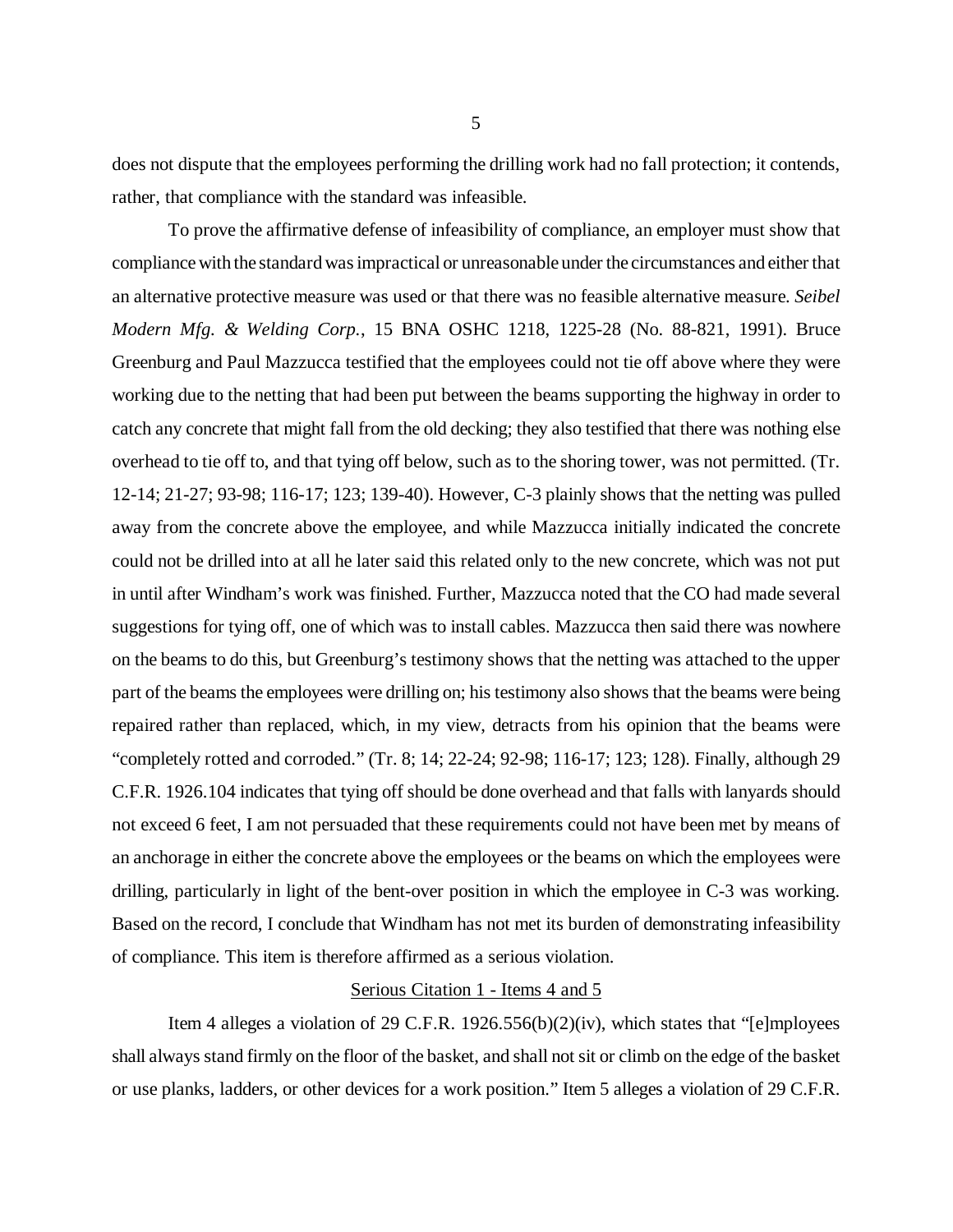$1926.556(b)(2)(v)$ , which requires that "[a] body belt shall be worn and a lanyard attached to the boom or basket when working from an aerial lift." The record shows Danny Mazzucca went up in the aerial lift without being tied off and then climbed up on the top railing of the lift basket in order to step onto the shoring tower and beam flange; the CO testified lift baskets are to be worked in, not climbed out of, and that employees must also tie off when in them. (Tr. 32-35; 44-47; 57-59). Bruce Greenburg testified that employees tie off when in aerial lifts but have to untie their lanyards to exit the baskets, and Paul Mazzucca testified it was the company policy to tie off when riding in aerial lift baskets. (Tr. 17-19; 114-15). Regardless, the record in this case shows that the employees were not wearing safety belts and were not tied off when they rode in the baskets; the record also shows the employees climbed out of the baskets to work on the beams. Windham therefore violated both of the standards, unless it can demonstrate a recognized affirmative defense as to these items.

As to item 5, Windham contends that it was safer for the employees to go up in the lifts than it was for them to climb up the shoring tower; in this regard, Paul Mazzucca testified, and the CO agreed, that it was safer for the employees to ride in the lift baskets without tying off than it would have been for them to climb up the tower without fall protection. (Tr. 59; 130-31). However, this evidence is beside the point. To prove the affirmative defense of greater hazard in this case, Windham must show that tying off while riding in the lift baskets was more hazardous than not tying off while riding in the baskets. *Seibel Modern Mfg. & Welding Corp.*, 15 BNA OSHC 1218, 1225 (No. 88- 821, 1991). Since Respondent presented no evidence on this point, it cannot show that compliance with the standard was a greater hazard. As to item 4, Windham contends that the work on the beams could not be done from the lift baskets; in this regard, Greenburg testified that the lifts could not be positioned such that the employees could do their drilling work from the baskets. (Tr. 138-139). Regardless, to establish the affirmative defense of infeasibility, Windham must show that compliance with the standard was infeasible under the circumstances *and* that it took an alternative protective measure or that there was no feasible alternative. *Id*. at 1225-28. Greenburg indicated that the employees could have tied off to the tower while drilling on the beams but for the requirement that they tie off overhead. (Tr. 12-14). In view of this evidence, I see no reason why the worker in C-1-3, had he been wearing a safety belt, could not have attached his lanyard to the tower before exiting the basket and thus been protected from falling. It is the employer's burden to establish all elements of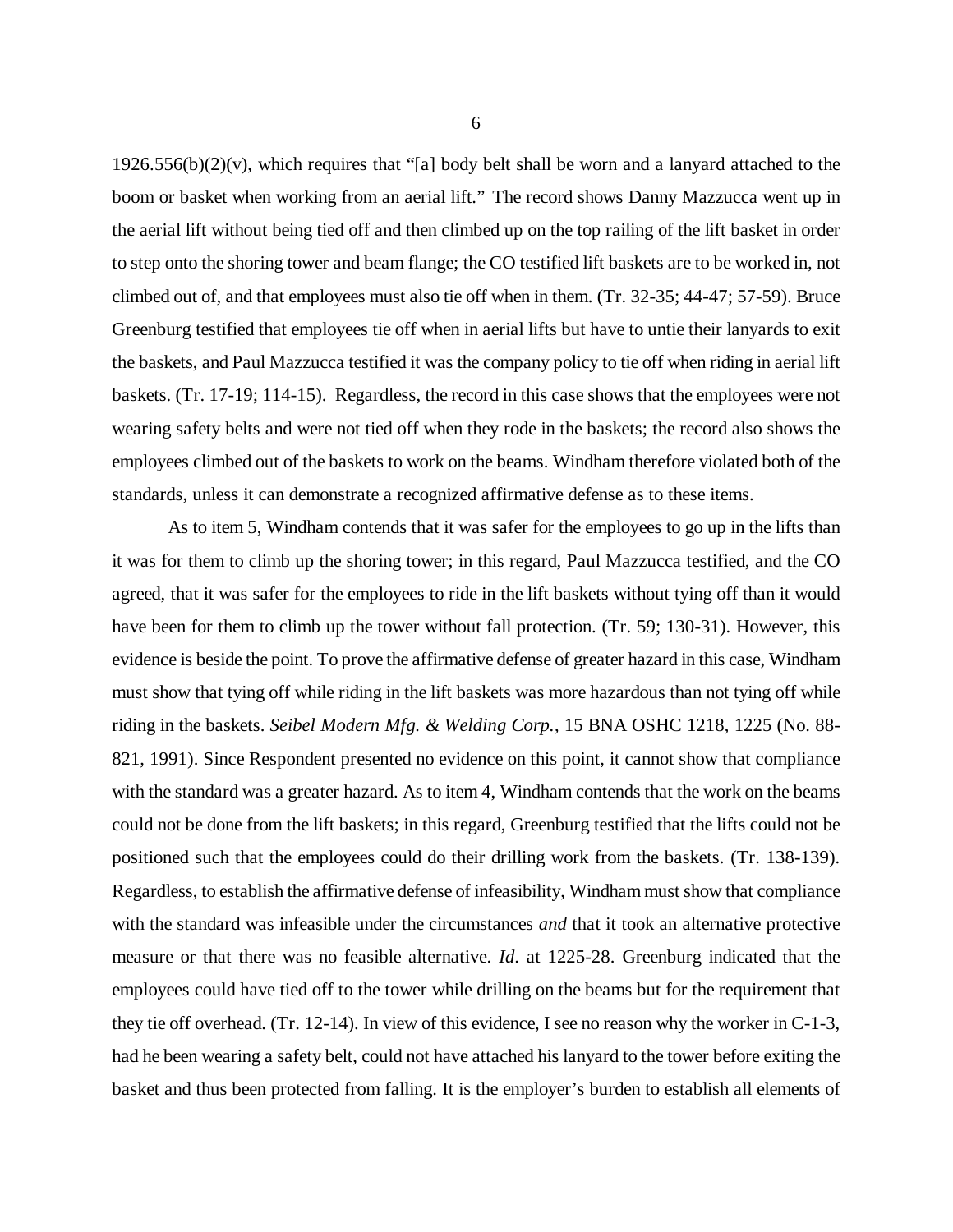an affirmative defense, and in my view, Windham has not met the second element of the affirmative defense of infeasibility. Items 4 and 5 are accordingly affirmed as serious violations.<sup>5</sup>

# Penalty Assessment

The Secretary has proposed a penalty of \$1,250.00 for each of the items set out above. CO Wilkes testified that the initial penalty of \$2,500.00 for each item was based on the high severity of the conditions, due to the possibility of falls from a significant height, and that the initial penalties were reduced by 50 percent in view of the company's small size and lack of history of previous violations. (Tr. 48-51). In assessing penalties, the Commission is to give due consideration to the size, history and good faith of the employer, as well as to the gravity of the violation. On the basis of the testimony of the CO, the proposed penalties are appropriate and are therefore assessed.

### "Other" Citation 2

This citation alleges that the OSHA 200 forms showing the recordable occupational injuries and illnesses for the years 1994, 1995 and 1996 were not provided upon request as required by 29 C.F.R. 1904.7. CO Wilkes testified that during his telephone closing conference with Paul Mazzucca on February 7 he asked for Windham's OSHA 200 forms for the past three years and that although Mazzucca agreed to fax them they were not received by the time the citations were issued on February 20. (Tr. 47-48). At the hearing, Windham presented R-1, an OSHA 200 form for 1996. In addition, Mazzucca indicated that the CO had only requested the 1996 form and that he had faxed it to him; he also indicated his belief that Windham had the forms for 1994 and 1995 but then said he did not know this for a fact. (Tr. 98-99; 109; 124-25). On the basis of the record as a whole, the CO's testimony is credited over that of Mazzucca. Windham was therefore in violation of the cited standard, and a penalty of \$500.00 is assessed for this item.<sup>6</sup>

<sup>&</sup>lt;sup>5</sup>In view of my findings in item 1, Windham's contention that any failure to wear safety belts at the site was due to unpreventable employee misconduct need not be addressed.

 ${}^{6}$ The Secretary's proposed penalty of \$1,500.00 for this item, in my opinion, is excessive.